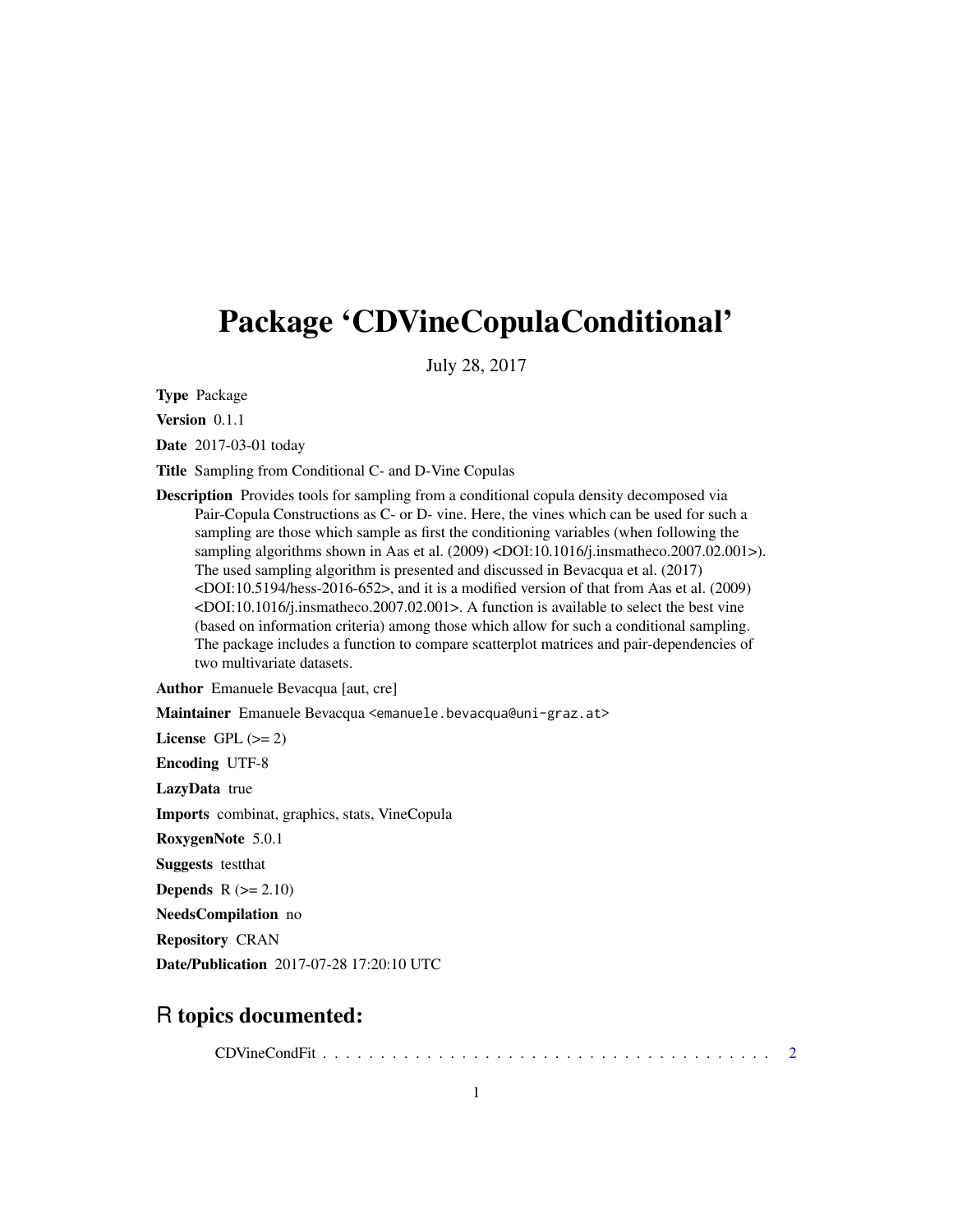#### <span id="page-1-0"></span>2 CDVineCondFit

| Index | - 18 |  |
|-------|------|--|
|       |      |  |
|       |      |  |
|       |      |  |
|       |      |  |

<span id="page-1-1"></span>CDVineCondFit *Selection of a C- or D- vine copula model for conditional sampling*

#### Description

This function fits either a C- or a D- vine model to a d-dimensional dataset of uniform variables. The fit of the pair-copula families is performed sequentially through the function [RVineCopSelect](#page-0-0) of the package VineCopula. The vine structure is selected among a group of C- and a D- vines which satisfy the requirement discussed in *Bevacqua et al. (2017)*. This group is composed by all C- and D- vines from which the conditioning variables would be sampled as first when following the algorithms from *Aas et al. (2009)*. Alternatively, if the vine matrix describing the vine structure is given to the function, the fit of the pair-copulas is directly performed skipping the vine structure selection procedure.

#### Usage

```
CDVineCondFit(data, Nx, treecrit = "AIC", type = "CVine-DVine",
  selectioncrit = "AIC", familyset = NA, indeptest = FALSE,
  level = 0.05, se = FALSE, rotations = TRUE, method = "mle",
 Matrix = FALSE)
```
#### Arguments

| data          | An $N \times d$ data matrix (with uniform margins). The data of the conditioning<br>variable(s) have to occupy the last column(s) of this matrix.                                                                                                                                                                                                                                                                                                                                                              |
|---------------|----------------------------------------------------------------------------------------------------------------------------------------------------------------------------------------------------------------------------------------------------------------------------------------------------------------------------------------------------------------------------------------------------------------------------------------------------------------------------------------------------------------|
| <b>Nx</b>     | Number of conditioning variables.                                                                                                                                                                                                                                                                                                                                                                                                                                                                              |
| treecrit      | Character indicating the criteria used to select the vine. All possible vines are fit-<br>ted trough the function RVineCopSelect of the package VineCopula. Then the<br>vines are ranked with respect the Akaike information criterion (treecrit = "AIC",<br>default) or Bayesian information criterion (treecrit $=$ "BIC"). This need the<br>estimation and model selection for all the pairs of all the possible vines, there-<br>fore could require long time in case of large datasets, i.e. large N x d. |
| type          | Type of vine to be fitted:<br>$C\text{-}Vine: "CVine"$ or 1;<br>D-Vine: "DVine" or 2;<br>Both C and D-Vine: "CVine-DVine" or "1-2" (default).                                                                                                                                                                                                                                                                                                                                                                  |
| selectioncrit | Character indicating the criterion for pair-copula selection. Possible choices are<br>"AIC" (default) and "BIC".                                                                                                                                                                                                                                                                                                                                                                                               |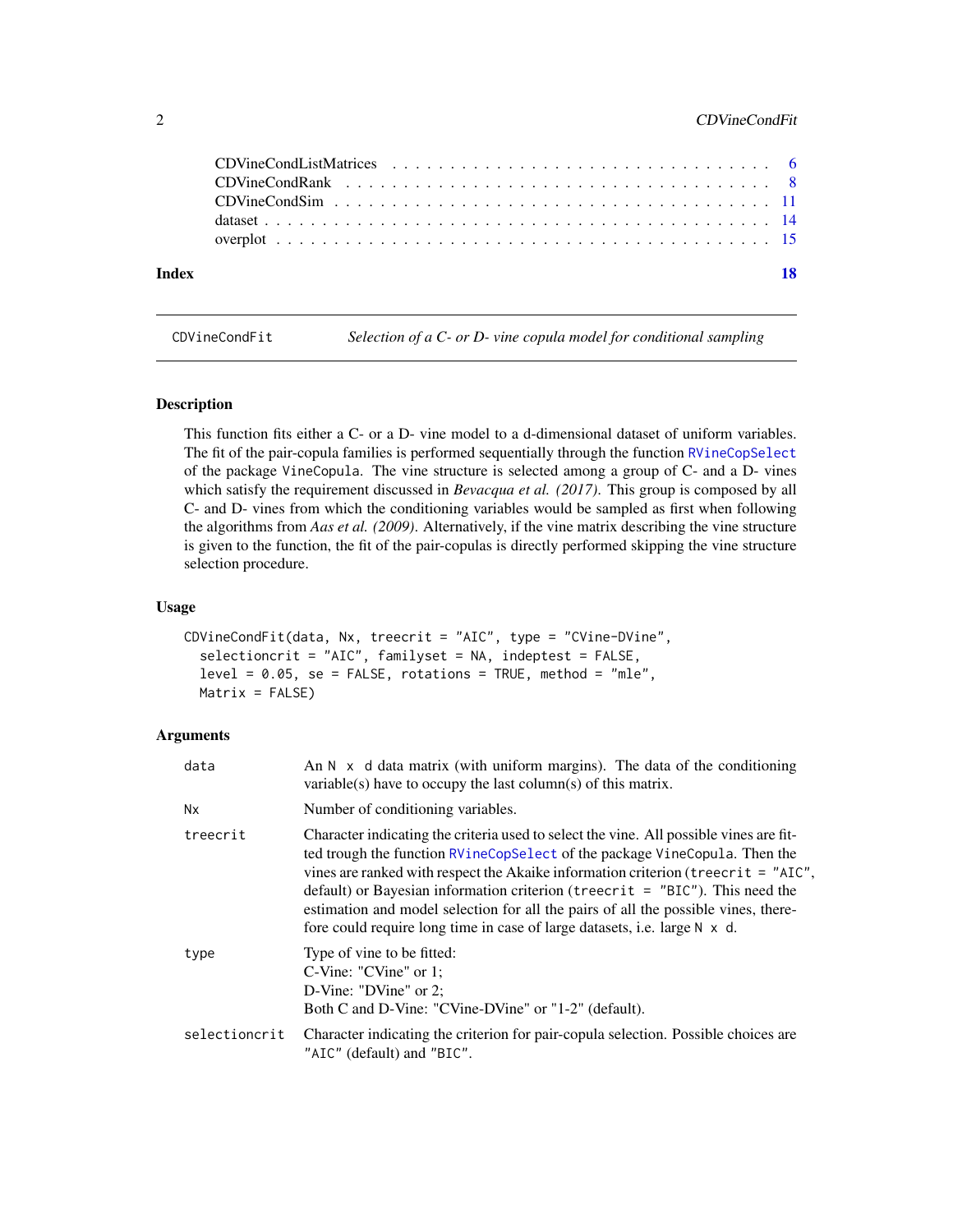| familyset | "Integer vector of pair-copula families to select from. The vector has to include<br>at least one pair-copula family that allows for positive and one that allows for |
|-----------|-----------------------------------------------------------------------------------------------------------------------------------------------------------------------|
|           |                                                                                                                                                                       |
|           | negative dependence. Not listed copula families might be included to better                                                                                           |
|           | handle limit cases. If familyset = NA (default), selection among all possible                                                                                         |
|           | families is performed. If a vector of negative numbers is provided, selection                                                                                         |
|           | among all but abs (familyset) is performed. Coding of bivariate copula fami-                                                                                          |
|           | lies:                                                                                                                                                                 |
|           | $\theta$ = independence copula                                                                                                                                        |
|           | $1 = Gaussian copula$                                                                                                                                                 |
|           | $2 = Student$ t copula (t-copula)                                                                                                                                     |
|           | $3 =$ Clayton copula                                                                                                                                                  |
|           | $4 =$ Gumbel copula                                                                                                                                                   |
|           | $5 =$ Frank copula                                                                                                                                                    |
|           | $6 =$ Joe copula                                                                                                                                                      |
|           | $7 = BB1$ copula                                                                                                                                                      |
|           | $8 = BB6$ copula                                                                                                                                                      |
|           | $9 = BB7$ copula                                                                                                                                                      |
|           | $10 = BB8$ copula                                                                                                                                                     |
|           | 13 = rotated Clayton copula (180 degrees; "survival Clayton")                                                                                                         |
|           | 14 = rotated Gumbel copula (180 degrees; "survival Gumbel")                                                                                                           |
|           | 16 = rotated Joe copula (180 degrees; "survival Joe")                                                                                                                 |
|           | $17$ = rotated BB1 copula (180 degrees; "survival BB1")                                                                                                               |
|           | $18 =$ rotated BB6 copula (180 degrees; "survival BB6")                                                                                                               |
|           | $19$ = rotated BB7 copula (180 degrees; "survival BB7")                                                                                                               |
|           | $20 =$ rotated BB8 copula (180 degrees; "survival BB8")                                                                                                               |
|           | $23$ = rotated Clayton copula (90 degrees)                                                                                                                            |
|           | $24$ = rotated Gumbel copula (90 degrees)                                                                                                                             |
|           | $26$ = rotated Joe copula (90 degrees)                                                                                                                                |
|           | $27$ = rotated BB1 copula (90 degrees)                                                                                                                                |
|           | $28 =$ rotated BB6 copula (90 degrees)                                                                                                                                |
|           | $29$ = rotated BB7 copula (90 degrees)                                                                                                                                |
|           | $30$ = rotated BB8 copula (90 degrees)                                                                                                                                |
|           | $33$ = rotated Clayton copula (270 degrees)                                                                                                                           |
|           | $34$ = rotated Gumbel copula (270 degrees)                                                                                                                            |
|           | $36$ = rotated Joe copula (270 degrees)                                                                                                                               |
|           | $37$ = rotated BB1 copula (270 degrees)                                                                                                                               |
|           | $38 =$ rotated BB6 copula (270 degrees)                                                                                                                               |
|           | $39$ = rotated BB7 copula (270 degrees)                                                                                                                               |
|           | $40 =$ rotated BB8 copula (270 degrees)                                                                                                                               |
|           | $104 =$ Tawn type 1 copula                                                                                                                                            |
|           | $114$ = rotated Tawn type 1 copula (180 degrees)                                                                                                                      |
|           | $124$ = rotated Tawn type 1 copula (90 degrees)                                                                                                                       |
|           |                                                                                                                                                                       |
|           | $134$ = rotated Tawn type 1 copula (270 degrees)                                                                                                                      |
|           | $204 =$ Tawn type 2 copula                                                                                                                                            |
|           | $214$ = rotated Tawn type 2 copula (180 degrees)                                                                                                                      |
|           | $224$ = rotated Tawn type 2 copula (90 degrees)                                                                                                                       |
|           | 234 = rotated Tawn type 2 copula (270 degrees)                                                                                                                        |
|           |                                                                                                                                                                       |

indeptest Logical; whether a hypothesis test for the independence of u1 and u2 is per-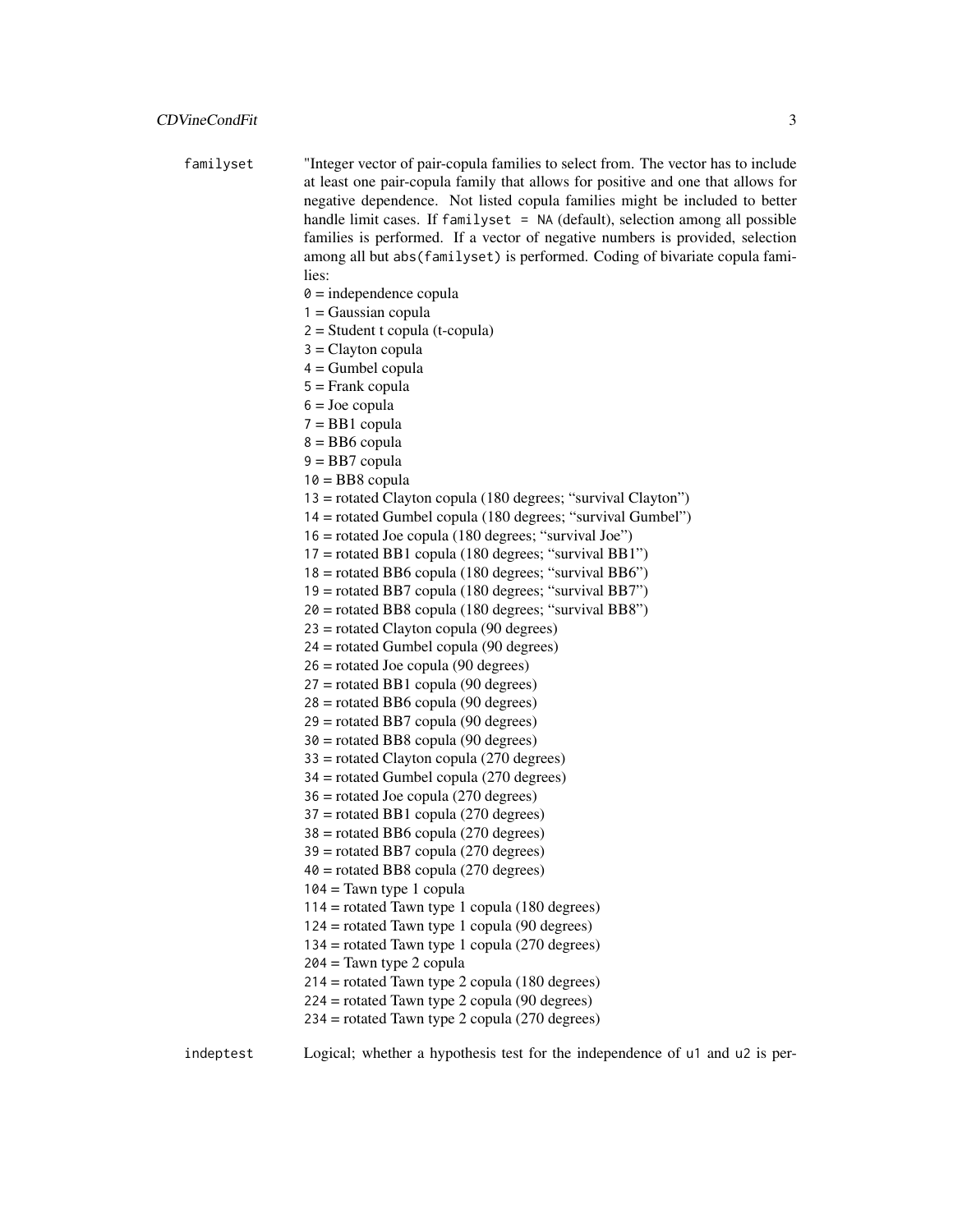<span id="page-3-0"></span>

|           | formed before bivariate copula selection (default: indeptest = FALSE; see<br>BiCopIndTest). The independence copula is chosen for a (conditional) pair if<br>the null hypothesis of independence cannot be rejected.                                                                                                                                                                                                                                                                    |
|-----------|-----------------------------------------------------------------------------------------------------------------------------------------------------------------------------------------------------------------------------------------------------------------------------------------------------------------------------------------------------------------------------------------------------------------------------------------------------------------------------------------|
| level     | numeric; significance level of the independence test (default: $level = 0.05$ ).                                                                                                                                                                                                                                                                                                                                                                                                        |
| se        | Logical; whether standard errors are estimated (default: $se = FALSE$ ).                                                                                                                                                                                                                                                                                                                                                                                                                |
| rotations | logical; if TRUE, all rotations of the families in familyset are included.                                                                                                                                                                                                                                                                                                                                                                                                              |
| method    | indicates the estimation method: either maximum likelihood estimation (method = "mle";<br>default) or inversion of Kendall's tau (method = "itau"). For method = "itau"<br>only one parameter families and the Student t copula can be used (family $=$<br>1, 2, 3, 4, 5, 6, 13, 14, 16, 23, 24, 26, 33, 34 or 36). For the t-copula, par2 is<br>found by a crude profile likelihood optimization over the interval (2, 10]." (VineCop-<br>ula Documentation, version 2.1.1, pp. 73-75) |
| Matrix    | $d \times d$ matrix that defines the vine structure. If Matrix is not given, the routine<br>finds the best vine structure according to selection crit. If Matrix is given,<br>the fit is performed only if the structure respects the necessary conditions for<br>the conditional sampling (if the conditions are not respected, an error message<br>is returned).                                                                                                                      |

#### Value

An [RVineMatrix](#page-0-0) object describing the selected copula model (for further details about RVineMatrix objects see the documentation file of the VineCopula package). The selected families are stored in \$family, and the sequentially estimated parameters in \$par and \$par2. The fit of the model is performed via the function [RVineCopSelect](#page-0-0) of the package VineCopula.

"The object [RVineMatrix](#page-0-0) includes the following information about the fit:

se, se2 standard errors for the parameter estimates (if se = TRUE; note that these are only approximate since they do not account for the sequential nature of the estimation,

nobs number of observations,

logLik, pair.logLik log likelihood (overall and pairwise)

AIC, pair.AIC Aikaike's Informaton Criterion (overall and pairwise),

BIC, pair.BIC Bayesian's Informaton Criterion (overall and pairwise),

emptau matrix of empirical values of Kendall's tau,

p.value.indeptest matrix of p-values of the independence test.

#### Note

For a comprehensive summary of the vine copula model, use summary(object); to see all its contents, use str(object)". (VineCopula Documentation, version 2.1.1, pp. 103)

#### Author(s)

Emanuele Bevacqua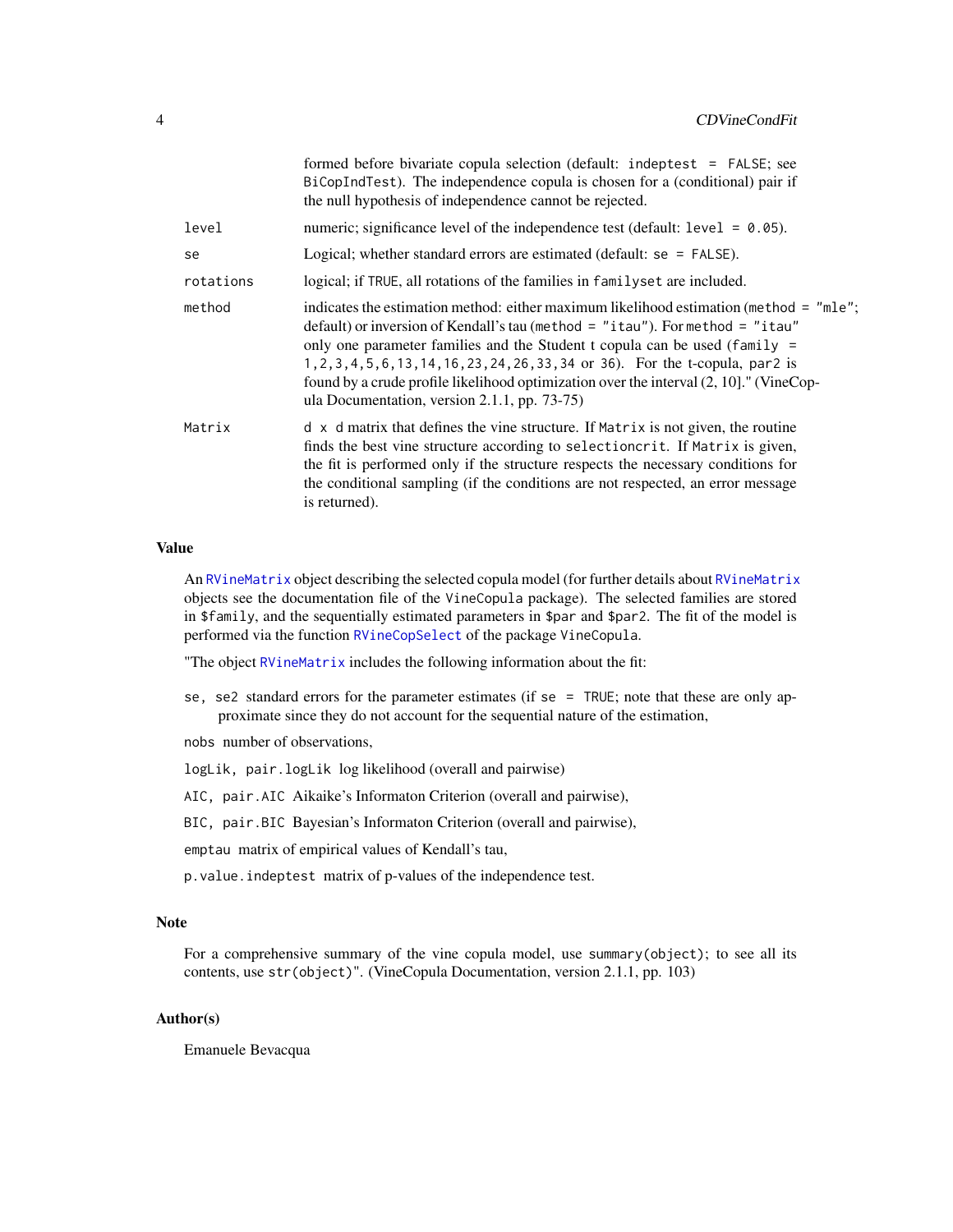#### <span id="page-4-0"></span>CDVineCondFit 5

#### References

Bevacqua, E., Maraun, D., Hobaek Haff, I., Widmann, M., and Vrac, M.: Multivariate statistical modelling of compound events via pair-copula constructions: analysis of floods in Ravenna (Italy), Hydrol. Earth Syst. Sci., 21, 2701-2723, https://doi.org/10.5194/hess-21-2701-2017, 2017. [\[link\]](https://www.researchgate.net/publication/317414374_Multivariate_statistical_modelling_of_compound_events_via_pair-copula_constructions_Analysis_of_floods_in_Ravenna_Italy) [\[link\]](https://www.hydrol-earth-syst-sci.net/21/2701/2017/hess-21-2701-2017.html)

Aas, K., Czado, C., Frigessi, A. and Bakken, H.: Pair-copula constructions of multiple dependence, Insurance: Mathematics and Economics, 44(2), 182-198, <doi:10.1016/j.insmatheco.2007.02.001>, 2009. [\[link\]](http://www.sciencedirect.com/science/article/pii/S0167668707000194)

Ulf Schepsmeier, Jakob Stoeber, Eike Christian Brechmann, Benedikt Graeler, Thomas Nagler and Tobias Erhardt (2017). VineCopula: Statistical Inference of Vine Copulas. R package version 2.1.1. [\[link\]](https://CRAN.R-project.org/package=VineCopula)

#### See Also

[CDVineCondSim](#page-10-1), [CDVineCondRank](#page-7-1)

```
# Example 1
# Read data
data(dataset)
data <- dataset$data[1:100,1:5]
# Define the variables Y and X. X are the conditioning variables,
# which have to be positioned in the last columns of the data.frame
colnames(data) <- c("Y1","Y2","X3","X4","X5")
## Not run:
# Select and fit a C- vine copula model, requiring that the
RVM <- CDVineCondFit(data,Nx=3,treecrit="BIC",type="CVine",selectioncrit="AIC")
summary(RVM)
RVM$Matrix
## End(Not run)
# Example 2
# Read data
data(dataset)
data <- dataset$data[1:80,1:5]
# Define the variables Y and X. X are the conditioning variables,
# which have to be positioned in the last columns of the data.frame
colnames(data) <- c("Y1","Y2","X3","X4","X5")
# Define a VineMatrix which can be used for conditional sampling
```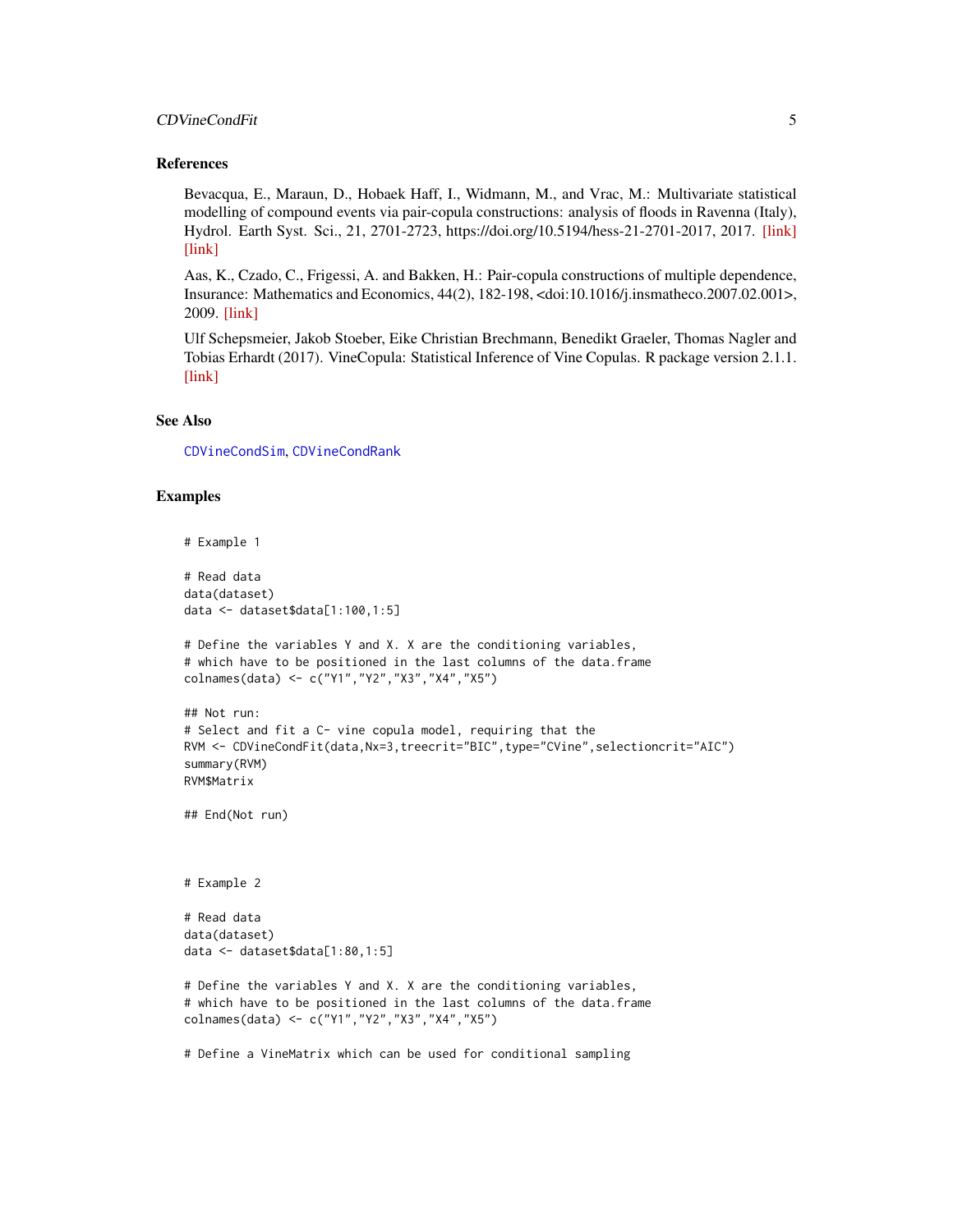```
ListVines <- CDVineCondListMatrices(data,Nx=3)
Matrix=ListVines$DVine[[1]]
Matrix
## Not run:
# Fit copula families for the defined vine:
RVM <- CDVineCondFit(data,Nx=3,Matrix=Matrix)
summary(RVM)
RVM$Matrix
RVM$family
# check
identical(RVM$Matrix,Matrix)
# Fit copula families for the defined vine, given a group of families to select from:
RVM <- CDVineCondFit(data,Nx=3,Matrix=Matrix,familyset=c(1,2,3,14))
summary(RVM)
RVM$Matrix
RVM$family
# Try to fit copula families for a vine which is not among those
# that allow for conditional sampling:
Matrix
Matrix[which(Matrix==4)]=40
Matrix[which(Matrix==2)]=20
Matrix[which(Matrix==40)]=2
Matrix[which(Matrix==20)]=4
Matrix
RVM <- CDVineCondFit(data,Nx=3,Matrix=Matrix)
RVM
## End(Not run)
```
CDVineCondListMatrices

*List of the possible C- and D- vines allowing for conditional simulation*

#### Description

Provides a list of the C- and D- vines which allow for conditional sampling, under the condition discussed in the descriprion of [CDVineCondFit](#page-1-1).

#### Usage

CDVineCondListMatrices(data, Nx, type = "CVine-DVine")

<span id="page-5-0"></span>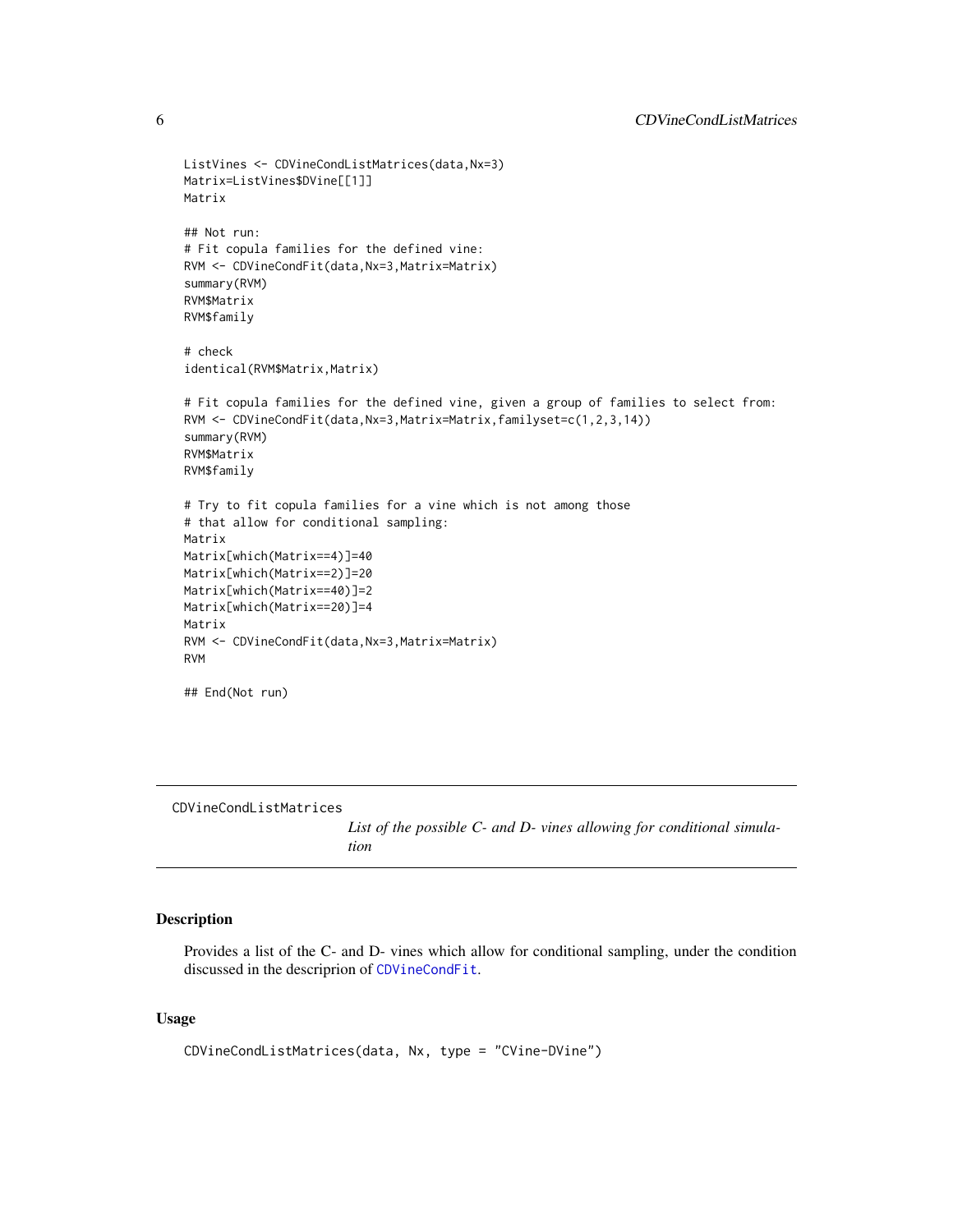#### <span id="page-6-0"></span>**Arguments**

| data      | An $N \times d$ data matrix. Data of the conditioning variable(s) have to occupy the<br>last column(s) of this matrix.                        |
|-----------|-----------------------------------------------------------------------------------------------------------------------------------------------|
| <b>Nx</b> | Number of conditioning variables.                                                                                                             |
| type      | Type of vine to be considered:<br>$C-Vine: "CVine"$ or 1;<br>D-Vine: "DVine" or $2$ ;<br>Both C and D-Vine: "CVine-DVine" or "1-2" (default). |

#### Value

Listes of matrices describing C- (\$CVine) and D- (\$DVine) Vines. Each matrix corresponds to a vine, according to the same notation used for [RVineMatrix](#page-0-0) objects (for further details about [RVineMatrix](#page-0-0) objects see the documentation file of the VineCopula package). The index i in the matrix corresponds to the variable in the i-th column of data.

#### Author(s)

Emanuele Bevacqua

#### References

Bevacqua, E., Maraun, D., Hobaek Haff, I., Widmann, M., and Vrac, M.: Multivariate statistical modelling of compound events via pair-copula constructions: analysis of floods in Ravenna (Italy), Hydrol. Earth Syst. Sci., 21, 2701-2723, https://doi.org/10.5194/hess-21-2701-2017, 2017. [\[link\]](https://www.researchgate.net/publication/317414374_Multivariate_statistical_modelling_of_compound_events_via_pair-copula_constructions_Analysis_of_floods_in_Ravenna_Italy) [\[link\]](https://www.hydrol-earth-syst-sci.net/21/2701/2017/hess-21-2701-2017.html)

Aas, K., Czado, C., Frigessi, A. and Bakken, H.: Pair-copula constructions of multiple dependence, Insurance: Mathematics and Economics, 44(2), 182-198, <doi:10.1016/j.insmatheco.2007.02.001>, 2009. [\[link\]](http://www.sciencedirect.com/science/article/pii/S0167668707000194)

#### See Also

[CDVineCondFit](#page-1-1)

```
# Read data
data(dataset)
data <- dataset$data[1:100,1:5]
```

```
# Define the variables Y and X. X are the conditioning variables,
# which have to be positioned in the last columns of the data.frame
colnames(data) <- c("Y1","Y2","X3","X4","X5")
```

```
# List possible D-Vines:
ListVines <- CDVineCondListMatrices(data,Nx=3,"DVine")
ListVines$DVine
```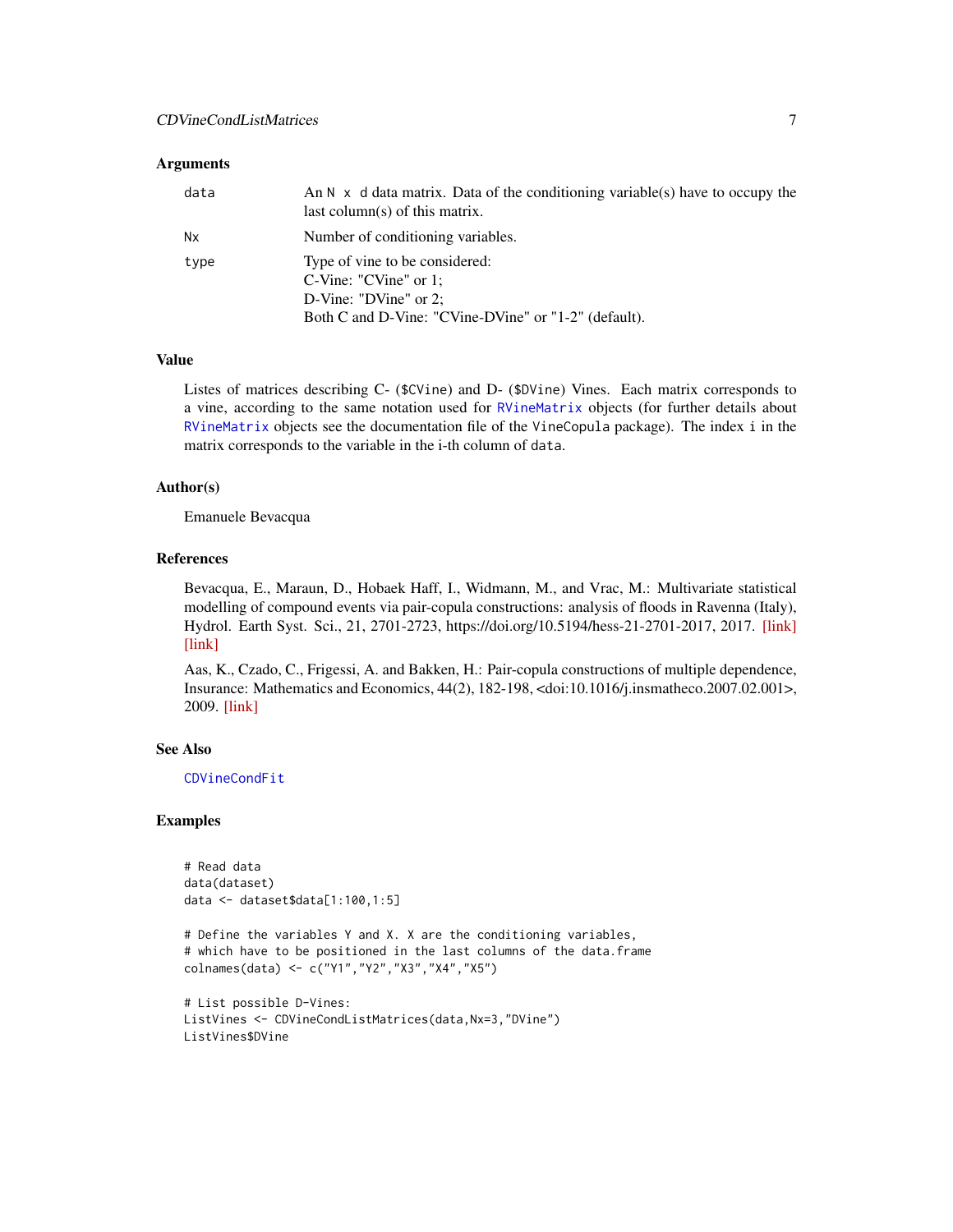```
# List possible C-Vines:
ListVines <- CDVineCondListMatrices(data,Nx=3,"CVine")
ListVines$CVine
# List possible C- and D-Vines:
ListVines <- CDVineCondListMatrices(data,Nx=3,"CVine-DVine")
ListVines
```
<span id="page-7-1"></span>CDVineCondRank *Ranking of C- and D- vines allowing for conditional simulation*

#### Description

Provides a ranking of the C- and D- vines which allow for conditional sampling, under the condition discussed in the descriprion of [CDVineCondFit](#page-1-1).

#### Usage

```
CDVineCondRank(data, Nx, treecrit = "AIC", selectioncrit = "AIC",
  familyset = NA, type = "CVine-DVine", indeptest = FALSE, level = 0.05,
  se = FALSE, rotations = TRUE, method = "mle")
```
#### Arguments

| data          | An $N \times d$ data matrix (with uniform margins). Data of the conditioning vari-<br>$able(s)$ have to occupy the last column(s) of this matrix.                                                                                                                                                                                                                                                                                                                                                                                                                                                               |
|---------------|-----------------------------------------------------------------------------------------------------------------------------------------------------------------------------------------------------------------------------------------------------------------------------------------------------------------------------------------------------------------------------------------------------------------------------------------------------------------------------------------------------------------------------------------------------------------------------------------------------------------|
| Nx            | Number of conditioning variables.                                                                                                                                                                                                                                                                                                                                                                                                                                                                                                                                                                               |
| treecrit      | Character indicating the criteria used to select the vine. All possible vines are fit-<br>ted trough the function RVineCopSelect of the package VineCopula. Then the<br>vines are ranked with respect the Akaike information criterion (treecrit = "AIC",<br>default) or Bayesian information criterion (treecrit = $"BIC"$ ). This need the<br>estimation and model selection for all the pairs of all the possible vines, there-<br>fore could require long time in case of large datasets, i.e. large N x d.                                                                                                 |
| selectioncrit | Character indicating the criterion for pair-copula selection. Possible choices are<br>selectioncrit = $"AIC"$ (default) and "BIC".                                                                                                                                                                                                                                                                                                                                                                                                                                                                              |
| familyset     | "Integer vector of pair-copula families to select from. The vector has to include<br>at least one pair-copula family that allows for positive and one that allows for<br>negative dependence. Not listed copula families might be included to better<br>handle limit cases. If familyset = NA (default), selection among all possible<br>families is performed. If a vector of negative numbers is provided, selection<br>among all but abs (familyset) is performed. Coding of bivariate copula fami-<br>lies:<br>$\theta$ = independence copula<br>$1 = Gaussian copula$<br>$2 = Student$ t copula (t-copula) |

<span id="page-7-0"></span>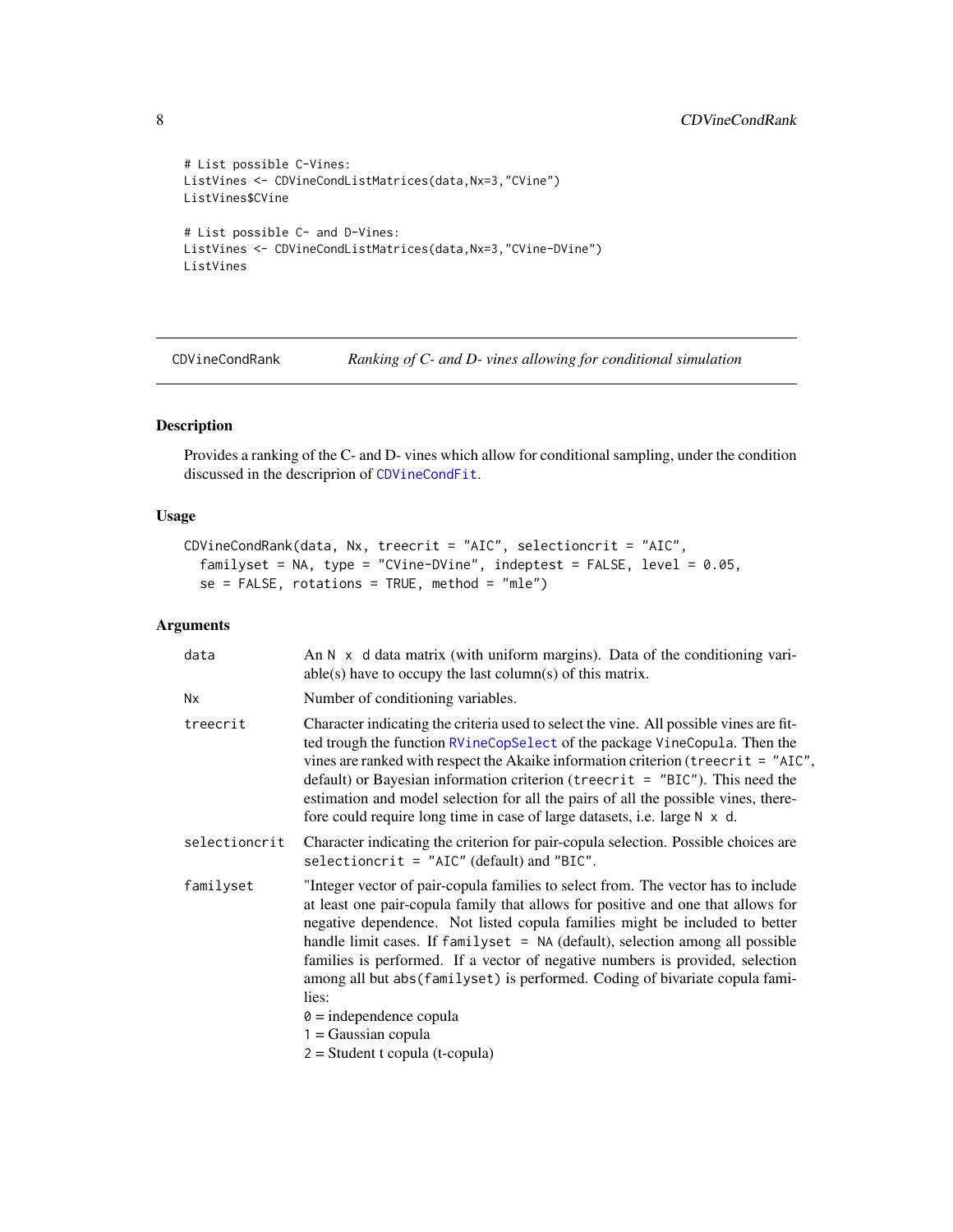|           | $3 =$ Clayton copula                                                                                    |
|-----------|---------------------------------------------------------------------------------------------------------|
|           | $4 =$ Gumbel copula                                                                                     |
|           | $5 =$ Frank copula                                                                                      |
|           | $6 =$ Joe copula                                                                                        |
|           | $7 = BB1$ copula                                                                                        |
|           | $8 = BB6$ copula                                                                                        |
|           | $9 = BB7$ copula                                                                                        |
|           | $10 = BB8$ copula                                                                                       |
|           | 13 = rotated Clayton copula (180 degrees; "survival Clayton")                                           |
|           | 14 = rotated Gumbel copula (180 degrees; "survival Gumbel")                                             |
|           | $16$ = rotated Joe copula (180 degrees; "survival Joe")                                                 |
|           | $17$ = rotated BB1 copula (180 degrees; "survival BB1")                                                 |
|           | 18 = rotated BB6 copula (180 degrees; "survival BB6")                                                   |
|           | 19 = rotated BB7 copula (180 degrees; "survival BB7")                                                   |
|           | $20$ = rotated BB8 copula (180 degrees; "survival BB8")                                                 |
|           | $23$ = rotated Clayton copula (90 degrees)                                                              |
|           | $24$ = rotated Gumbel copula (90 degrees)                                                               |
|           | $26$ = rotated Joe copula (90 degrees)                                                                  |
|           | $27$ = rotated BB1 copula (90 degrees)                                                                  |
|           | $28 =$ rotated BB6 copula (90 degrees)                                                                  |
|           | $29$ = rotated BB7 copula (90 degrees)                                                                  |
|           | $30 =$ rotated BB8 copula (90 degrees)                                                                  |
|           | $33 =$ rotated Clayton copula (270 degrees)                                                             |
|           | $34$ = rotated Gumbel copula (270 degrees)                                                              |
|           | $36$ = rotated Joe copula (270 degrees)                                                                 |
|           | $37$ = rotated BB1 copula (270 degrees)                                                                 |
|           | $38 =$ rotated BB6 copula (270 degrees)                                                                 |
|           | $39$ = rotated BB7 copula (270 degrees)                                                                 |
|           | $40$ = rotated BB8 copula (270 degrees)                                                                 |
|           | $104 =$ Tawn type 1 copula                                                                              |
|           | $114$ = rotated Tawn type 1 copula (180 degrees)                                                        |
|           | $124$ = rotated Tawn type 1 copula (90 degrees)                                                         |
|           | $134$ = rotated Tawn type 1 copula (270 degrees)                                                        |
|           | $204 =$ Tawn type 2 copula                                                                              |
|           | $214$ = rotated Tawn type 2 copula (180 degrees)                                                        |
|           | $224$ = rotated Tawn type 2 copula (90 degrees)                                                         |
|           | 234 = rotated Tawn type 2 copula (270 degrees)" (VineCopula Documentation,<br>version 2.1.1, pp. 73-74) |
| type      | Type of vine to be fitted:                                                                              |
|           | C-Vine: "CVine" or 1;                                                                                   |
|           | D-Vine: "DVine" or 2;                                                                                   |
|           | Both C and D-Vine: "CVine-DVine" or "1-2" (default).                                                    |
| indeptest | "Logical; whether a hypothesis test for the independence of u1 and u2 is per-                           |
|           | formed before bivariate copula selection (default: indeptest = FALSE; see                               |
|           | BiCopIndTest). The independence copula is chosen for a (conditional) pair if                            |
|           | the null hypothesis of independence cannot be rejected.                                                 |
| level     | numeric; significance level of the independence test (default: $level = 0.05$ ).                        |
| se        | Logical; whether standard errors are estimated (default: se = FALSE).                                   |
|           |                                                                                                         |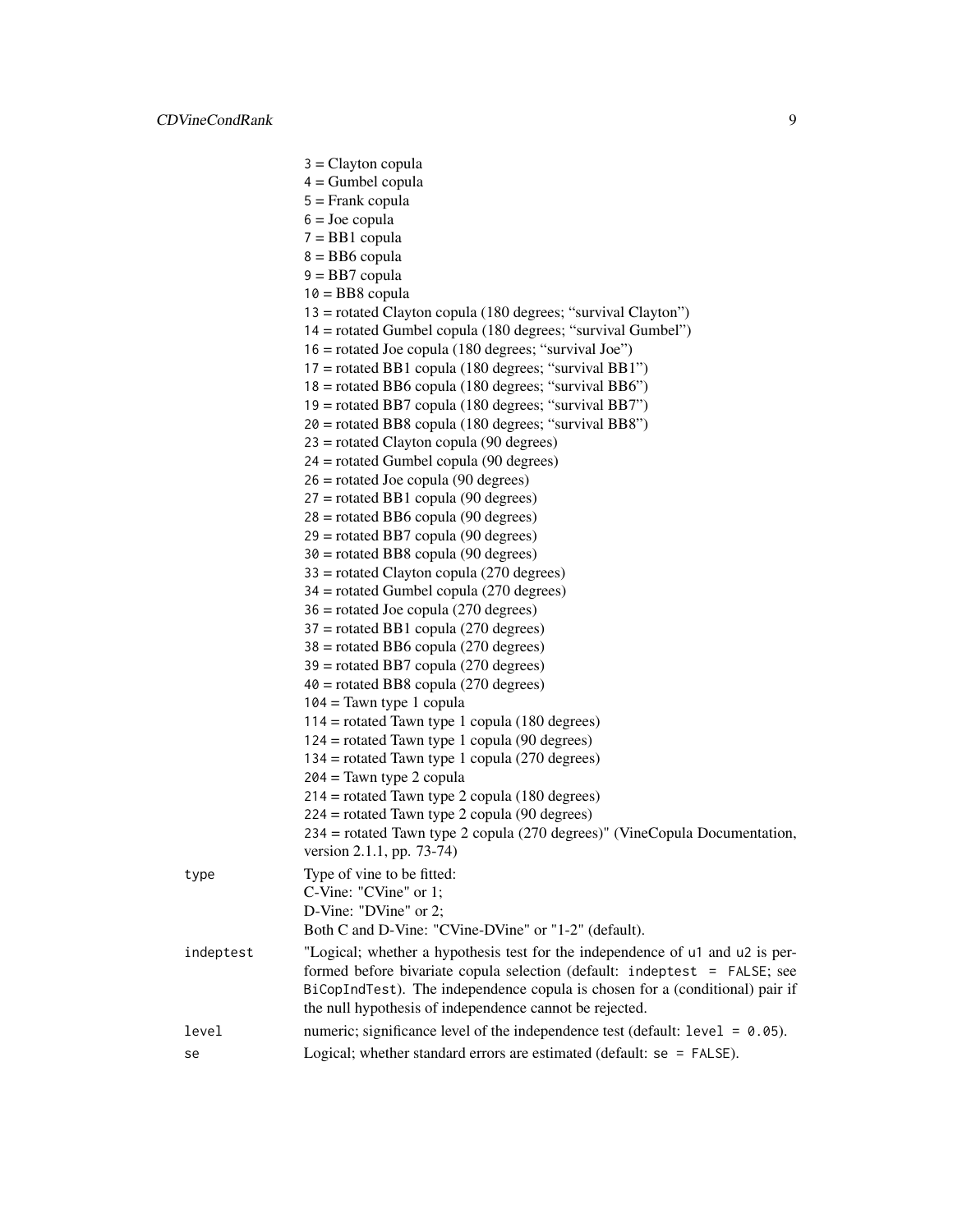<span id="page-9-0"></span>

| rotations | logical; if TRUE, all rotations of the families in familyset are included.             |
|-----------|----------------------------------------------------------------------------------------|
| method    | indicates the estimation method: either maximum likelihood estimation (method = "mle"; |
|           | default) or inversion of Kendall's tau (method $=$ "itau"). For method $=$ "itau"      |
|           | only one parameter families and the Student t copula can be used (family =             |
|           | 1, 2, 3, 4, 5, 6, 13, 14, 16, 23, 24, 26, 33, 34 or 36). For the t-copula, par2 is     |
|           | found by a crude profile likelihood optimization over the interval (2, 10)." (VineCop- |
|           | ula Documentation, version $2.1.1$ , pp. 74-75)                                        |

#### Value

table A table with the ranking of the vines, with vine index i, values of the selected treecrit and vine type (1 for "CVine" and 2 for D-Vine).

vines A list where the element [[i]] is an [RVineMatrix](#page-0-0) object corresponding to the i-th vine in the ranking shown in table. Each [RVineMatrix](#page-0-0) object containes the selected families (\$family) as well as sequentially estimated parameters stored in \$par and \$par2. Details about [RVineMatrix](#page-0-0) objects are given in the documentation file of the VineCopula package). The fit of each model is performed via the function [RVineCopSelect](#page-0-0) of the package VineCopula. "The object is augmented by the following information about the fit:

se, se2 standard errors for the parameter estimates (if se = TRUE; note that these are only approximate since they do not account for the sequential nature of the estimation

nobs number of observations

logLik, pair.logLik log likelihood (overall and pairwise)

AIC, pair.AIC Aikaike's Informaton Criterion (overall and pairwise)

BIC, pair.BIC Bayesian's Informaton Criterion (overall and pairwise)

emptau matrix of empirical values of Kendall's tau

p.value.indeptest matrix of p-values of the independence test.

#### **Note**

For a comprehensive summary of the vine copula model, use summary(object); to see all its contents, use str(object)." (VineCopula Documentation, version 2.1.1, pp. 103)

#### Author(s)

Emanuele Bevacqua

#### References

Bevacqua, E., Maraun, D., Hobaek Haff, I., Widmann, M., and Vrac, M.: Multivariate statistical modelling of compound events via pair-copula constructions: analysis of floods in Ravenna (Italy), Hydrol. Earth Syst. Sci., 21, 2701-2723, https://doi.org/10.5194/hess-21-2701-2017, 2017. [\[link\]](https://www.researchgate.net/publication/317414374_Multivariate_statistical_modelling_of_compound_events_via_pair-copula_constructions_Analysis_of_floods_in_Ravenna_Italy) [\[link\]](https://www.hydrol-earth-syst-sci.net/21/2701/2017/hess-21-2701-2017.html)

Aas, K., Czado, C., Frigessi, A. and Bakken, H.: Pair-copula constructions of multiple dependence, Insurance: Mathematics and Economics, 44(2), 182-198, <doi:10.1016/j.insmatheco.2007.02.001>, 2009. [\[link\]](http://www.sciencedirect.com/science/article/pii/S0167668707000194)

Ulf Schepsmeier, Jakob Stoeber, Eike Christian Brechmann, Benedikt Graeler, Thomas Nagler and Tobias Erhardt (2017). VineCopula: Statistical Inference of Vine Copulas. R package version 2.1.1. [\[link\]](https://CRAN.R-project.org/package=VineCopula)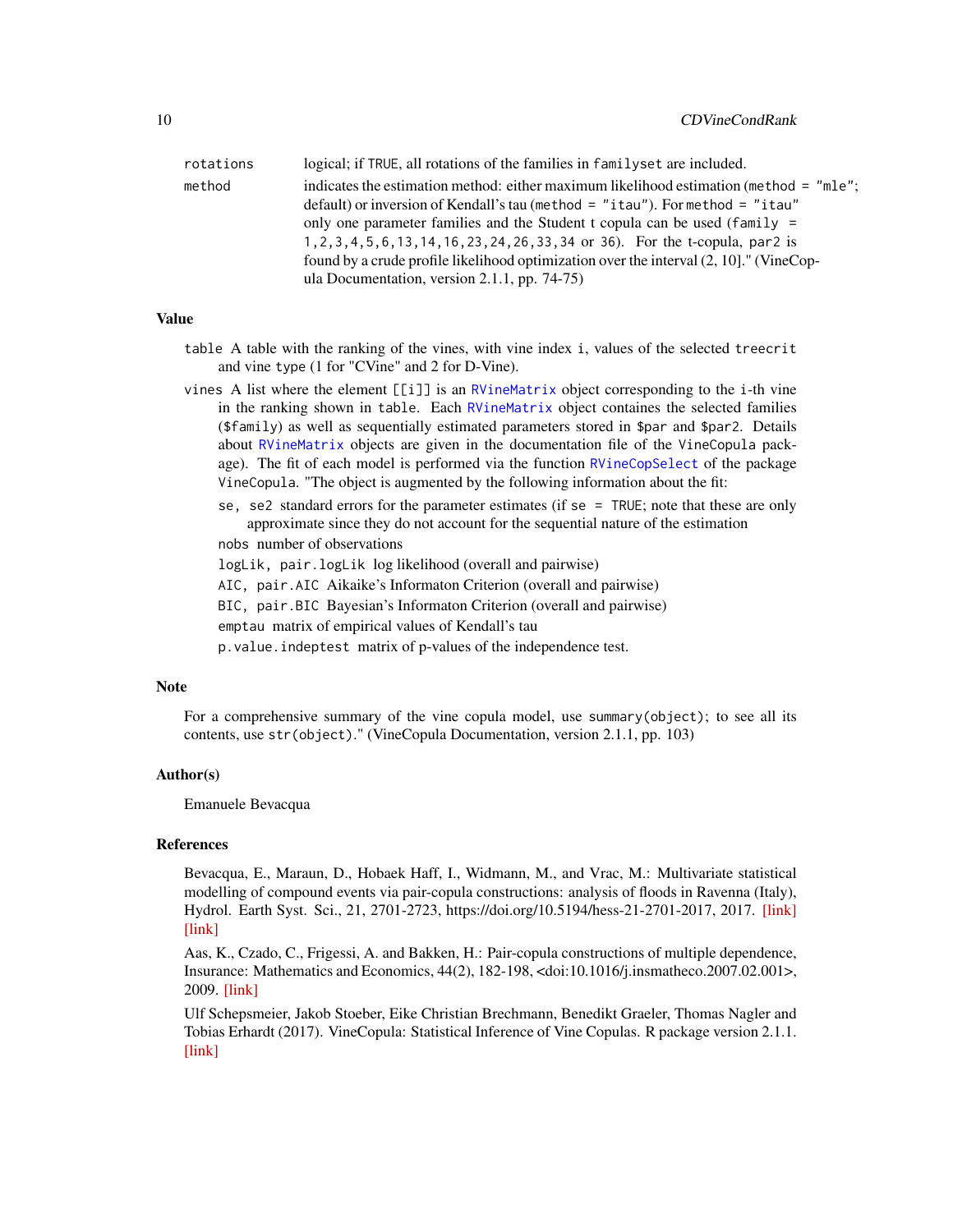#### <span id="page-10-0"></span>CDVineCondSim 11

#### See Also

[CDVineCondFit](#page-1-1)

#### Examples

```
# Read data
data(dataset)
data <- dataset$data[1:100,1:5]
```

```
# Define the variables Y and X. X are the conditioning variables,
# which have to be positioned in the last columns of the data.frame
colnames(data) <- c("Y1","Y2","X3","X4","X5")
```

```
# Rank the possible D-Vines according to the AIC
## Not run:
Ranking <- CDVineCondRank(data,Nx=3,"AIC",type="DVine")
Ranking$table
# tree AIC type
# 1 1 -292.8720 2
# 2 2 -290.2941 2
# 3 3 -288.5719 2
# 4 4 -288.2496 2
# 5 5 -287.8006 2
# 6 6 -285.8503 2
# 7 7 -282.2867 2
# 8 8 -278.9371 2
# 9 9 -275.8339 2
# 10 10 -272.9459 2
# 11 11 -271.1526 2
# 12 12 -270.5269 2
Ranking$vines[[1]]$AIC
# [1] -292.8720
summary(Ranking$vines[[1]])
## End(Not run)
```
<span id="page-10-1"></span>CDVineCondSim *Simulation from a conditional C- or D-vine*

#### Description

Simulates from a d-dimensional conditional C- or D-vine of the variables  $(Y,X)$ , given the fixed conditioning variables X. The algorithm works for vines satysfying the requirements discussed in *Bevacqua et al. (2017)*. The algorthm implemented here is a modified version of those form *Aas et al. (2009)* and is shown in *Bevacqua et al. (2017)*.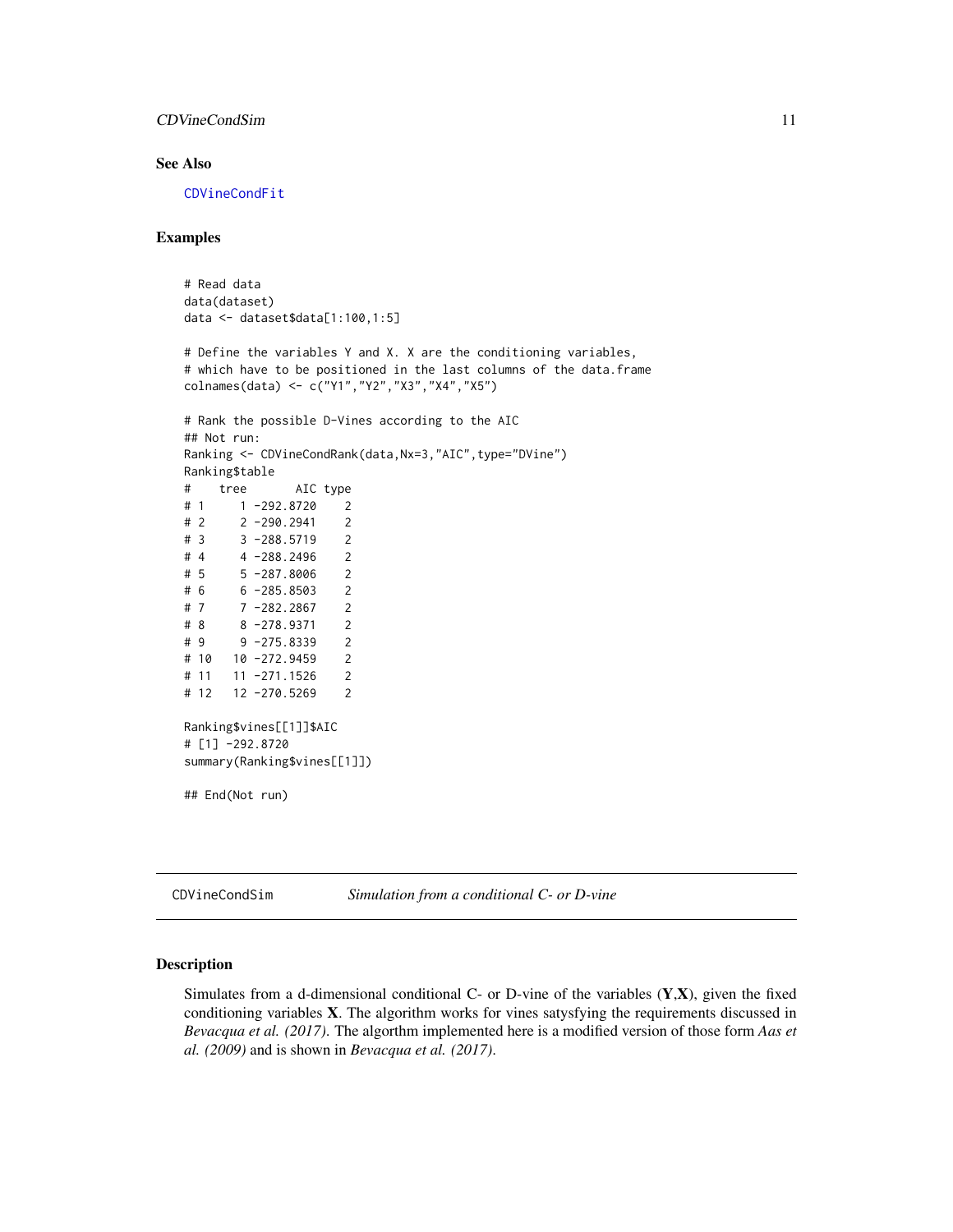#### <span id="page-11-0"></span>Usage

CDVineCondSim(RVM, Condition, N)

#### Arguments

| <b>RVM</b> | An RV inematrix object containing the information of the d-dimensional C- or<br>D-Vine model (for further details about RVineMatrix objects see the documen-<br>tation file of the VineCopula package). If the full copula is 2-dimensional, RVM<br>can be an RVineMatrix object or a data.frame (or list) object where \$family,<br>\$par and \$par2 are specified. |
|------------|----------------------------------------------------------------------------------------------------------------------------------------------------------------------------------------------------------------------------------------------------------------------------------------------------------------------------------------------------------------------|
| Condition  | A N x Nx matrix of the Nx conditioning variables. For D-vine: data corre-<br>sponding to the conditioning variable whose index is in RVM\$Matrix[i, i], are<br>in i-th column of Condition. For C-vine: data corresponding to the condition-<br>ing variable whose index is in RVM\$Matrix[i, i], are in $[(d+1)-i]$ -th column of<br>Condition. See examples.       |
| N          | Number of data to be simulated. By default N is taken from Condition, which<br>is a $N \times Nx$ matrix. It is necessary to specify N only when Condition is not<br>given.                                                                                                                                                                                          |

#### Value

A N x d matrix of the simulated variables from the given C- or D-vine copula model. In the first columns there are the simulated conditioned variables, and in the last columns the conditioning variables Condition. For more details about the exact order of the variables in the columns see the examples. The function is built to work easily in combination with [CDVineCondFit](#page-1-1).

#### Author(s)

Emanuele Bevacqua

#### References

Bevacqua, E., Maraun, D., Hobaek Haff, I., Widmann, M., and Vrac, M.: Multivariate statistical modelling of compound events via pair-copula constructions: analysis of floods in Ravenna (Italy), Hydrol. Earth Syst. Sci., 21, 2701-2723, https://doi.org/10.5194/hess-21-2701-2017, 2017. [\[link\]](https://www.researchgate.net/publication/317414374_Multivariate_statistical_modelling_of_compound_events_via_pair-copula_constructions_Analysis_of_floods_in_Ravenna_Italy) [\[link\]](https://www.hydrol-earth-syst-sci.net/21/2701/2017/hess-21-2701-2017.html)

Aas, K., Czado, C., Frigessi, A. and Bakken, H.: Pair-copula constructions of multiple dependence, Insurance: Mathematics and Economics, 44(2), 182-198, <doi:10.1016/j.insmatheco.2007.02.001>, 2009. [\[link\]](http://www.sciencedirect.com/science/article/pii/S0167668707000194)

Ulf Schepsmeier, Jakob Stoeber, Eike Christian Brechmann, Benedikt Graeler, Thomas Nagler and Tobias Erhardt (2017). VineCopula: Statistical Inference of Vine Copulas. R package version 2.1.1. [\[link\]](https://CRAN.R-project.org/package=VineCopula)

#### See Also

[CDVineCondFit](#page-1-1)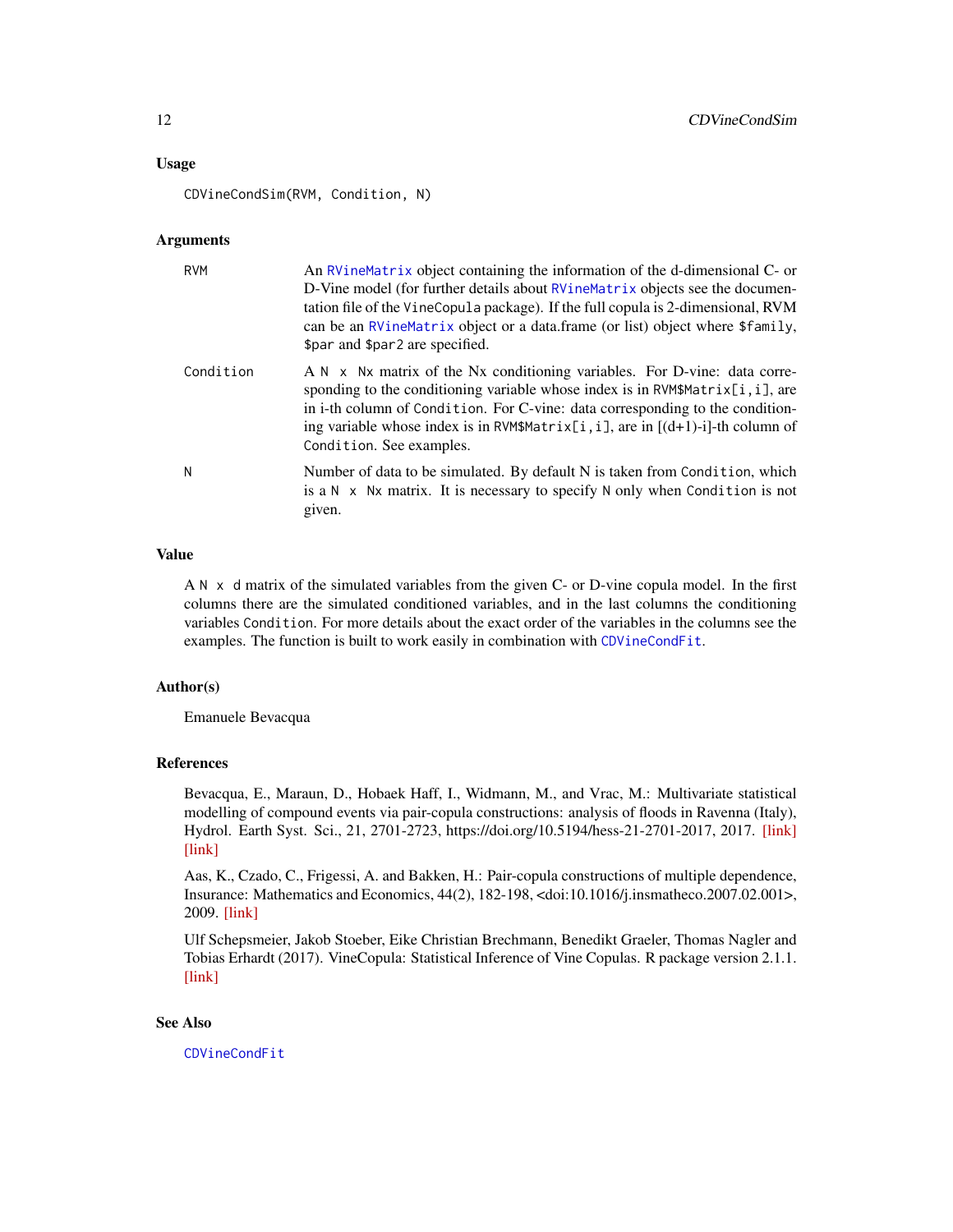#### CDVineCondSim 13

```
# Example 1: conditional sampling from a C-Vine
# Read data
data(dataset)
data <- dataset$data[1:400,1:4]
# Define the variables Y and X. X are the conditioning variables,
# which have to be positioned in the last columns of the data.frame
colnames(data) <- c("Y1","Y2","X3","X4")
## Not run:
# Select a vine and fit the copula families, specifying that there are 2 conditioning variables
RVM <- CDVineCondFit(data,Nx=2,type="CVine")
# Set the values of the conditioning variables as those used for the calibration.
# Order them with respect to RVM$Matrix, considering that is a C-Vine
d=dim(RVM$Matrix)[1]
cond1 <- data[,RVM$Matrix[(d+1)-1,(d+1)-1]]
cond2 <- data[,RVM$Matrix[(d+1)-2,(d+1)-2]]
condition <- cbind(cond1,cond2)
# Simulate the variables
Sim <- CDVineCondSim(RVM,condition)
# Plot the simulated variables over the observed
Sim <- data.frame(Sim)
overplot(Sim,data)
# Example 2: conditional sampling from a D-Vine
# Read data
data(dataset)
data <- dataset$data[1:100,1:4]
# Define the variables Y and X. X are the conditioning variables,
# which have to be positioned in the last columns of the data.frame
colnames(data) <- c("Y1","Y2","X3","X4")
# Select a vine and fit the copula families, specifying that there are 2 conditioning variables
RVM <- CDVineCondFit(data,Nx=2,type="DVine")
summary(RVM) #It is a D-Vine.
# Set the values of the conditioning variables as those used for the calibration.
# Order them with respect to RVM$Matrix, considering that is a D-Vine.
cond1 <- data[,RVM$Matrix[1,1]]
cond2 <- data[,RVM$Matrix[2,2]]
condition <- cbind(cond1,cond2)
```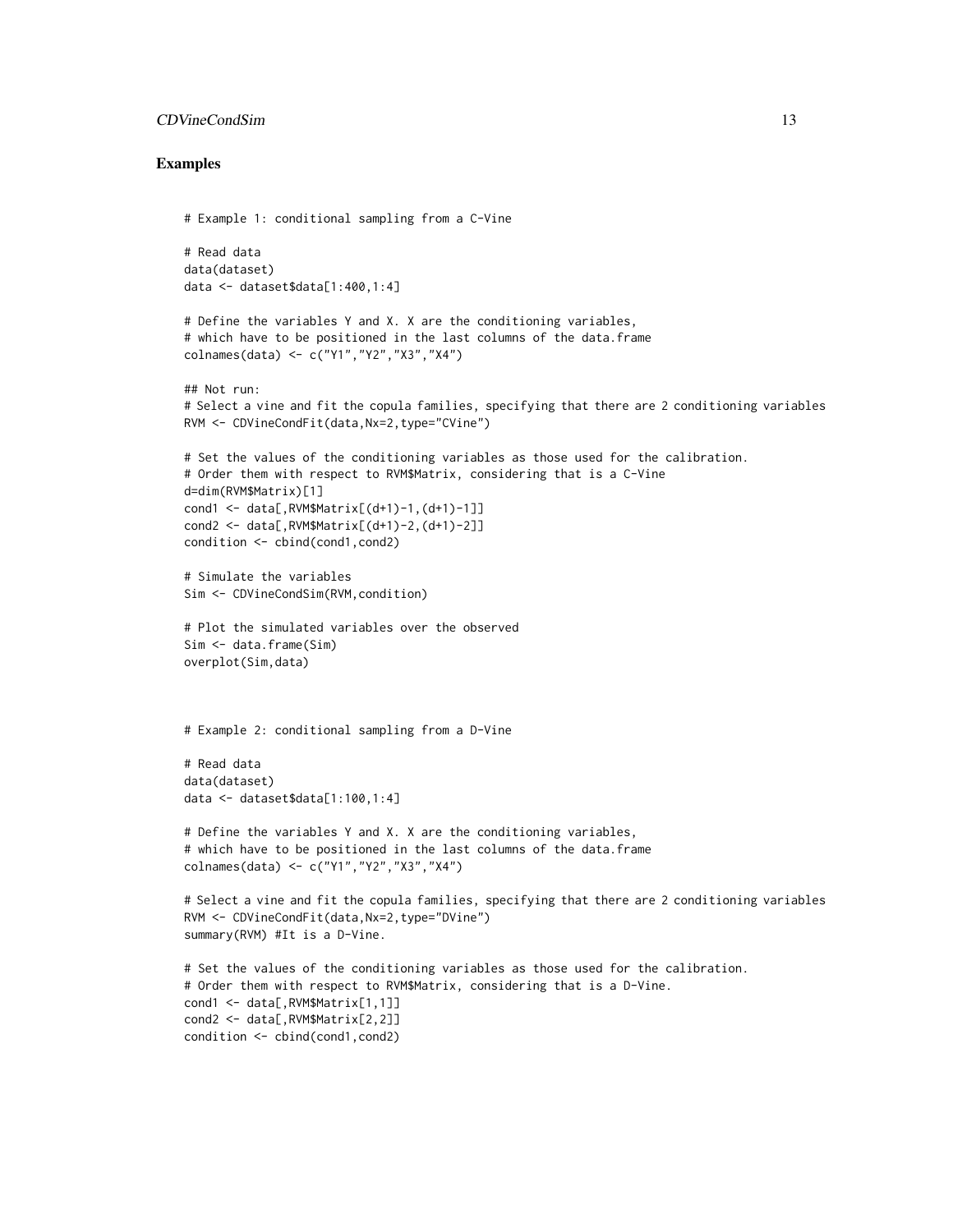#### <span id="page-13-0"></span>14 dataset

```
# Simulate the variables
Sim <- CDVineCondSim(RVM, condition)
# Plot the simulated variables over the observed
Sim <- data.frame(Sim)
overplot(Sim,data)
# Example 3
# Read data
data(dataset)
data <- dataset$data[1:100,1:2]
colnames(data) <- c("Y1","X2")
# Fit copula
require(VineCopula)
BiCop <- BiCopSelect(data$Y1,data$X2)
BiCop
# Fix conditioning variable to low values and simulate
condition <- data$X2/10
Sim <- CDVineCondSim(BiCop,condition)
# Plot the simulated variables over the observed
Sim <- data.frame(Sim)
overplot(Sim,data)
## End(Not run)
```
dataset *Random dataset from a given vine copula model*

#### Description

A random dataset simulated from a given 5-dimensional vine copula model.

#### Usage

dataset

#### Format

\$data An 1000 x 5 data set (format data.frame) with the uniform variables (U1, U2, U3, U4, U5). \$vine [RVineMatrix](#page-0-0) object defyining the vine copula model from where \$data was sampled.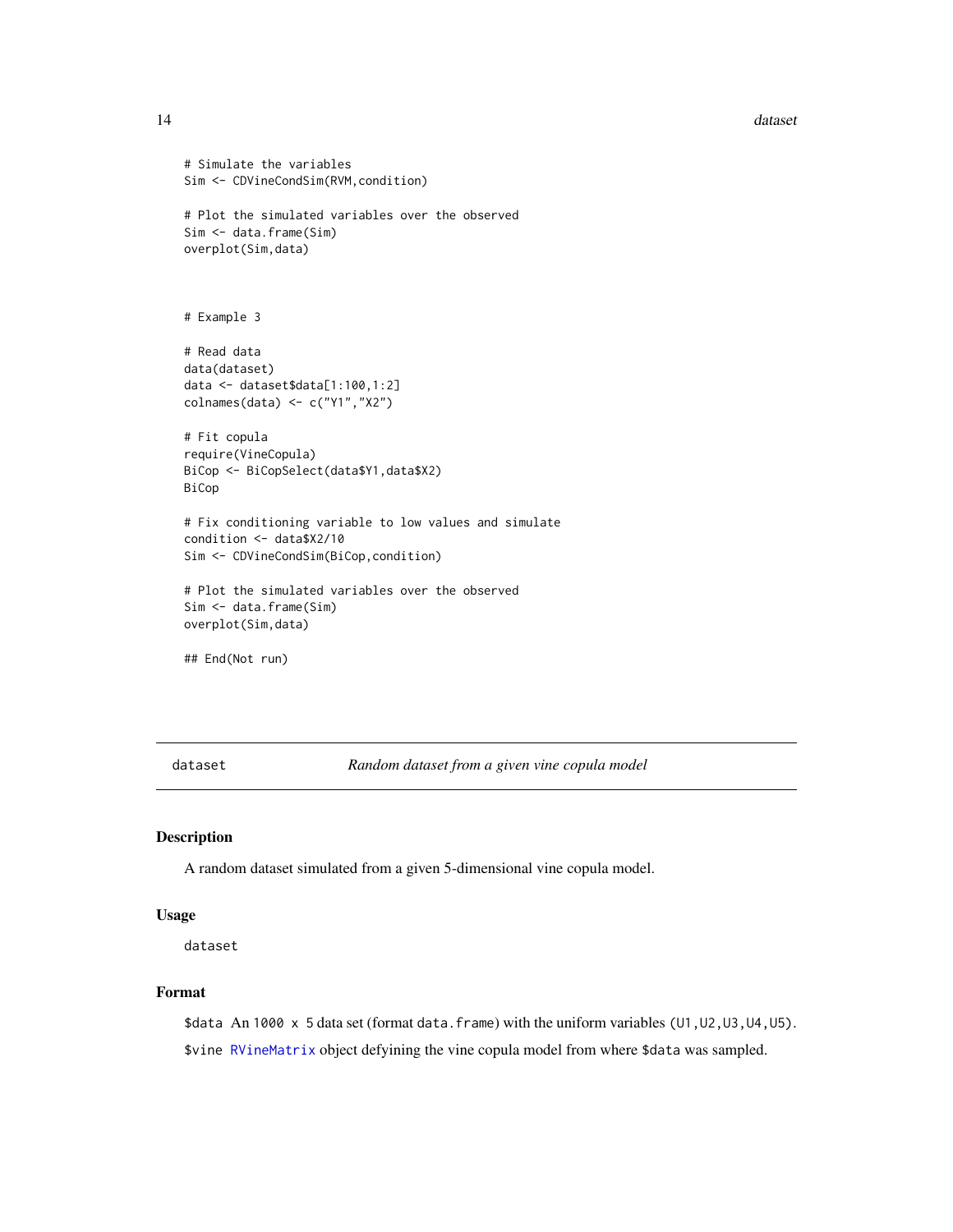#### <span id="page-14-0"></span>overplot that the contract of the contract of the contract of the contract of the contract of the contract of the contract of the contract of the contract of the contract of the contract of the contract of the contract of

#### Author(s)

Emanuele Bevacqua

#### Examples

```
# Load data
data(dataset)
# Extract data
data <- dataset$data
plot(data)
# Extract the RVineMatrix object from where the dataset was randomly sampled
vine <- dataset$vine
vine$Matrix
vine$family
vine$par
vine$par2
summary(vine)
```

#### Description

This function overlays the scatterplot matrices of two multivariate datsets. Moreover, it shows the dependencies among all the pairs for both datsets.

#### Usage

```
overplot(data1, data2, col1 = "black", col2 = "grey", xlim = NA,
 ylim = NA, labels = NA, method = "pearson", cex.cor = 1,
  cex.labels = 1, cor.signif = 2, cex.axis = 1, pch1 = 1, pch2 = 1)
```
#### Arguments

| data1, data2 | Two N x d matrices of data to be plotted.                                                                                                                                        |
|--------------|----------------------------------------------------------------------------------------------------------------------------------------------------------------------------------|
| col1, col2   | Colors used for data1 and data2 during the plot. Default is col1="black" and<br>$col2="green"$ grey".                                                                            |
| xlim, ylim   | Two bidimensional vectors indicating the limits of x and y axes for all the scat-<br>terplots. If not given, they are authomatically computed for each of the scatter-<br>plots. |
| labels       | A character vector with the variable names to be printed (if not given, the names<br>of data1 variables are printed).                                                            |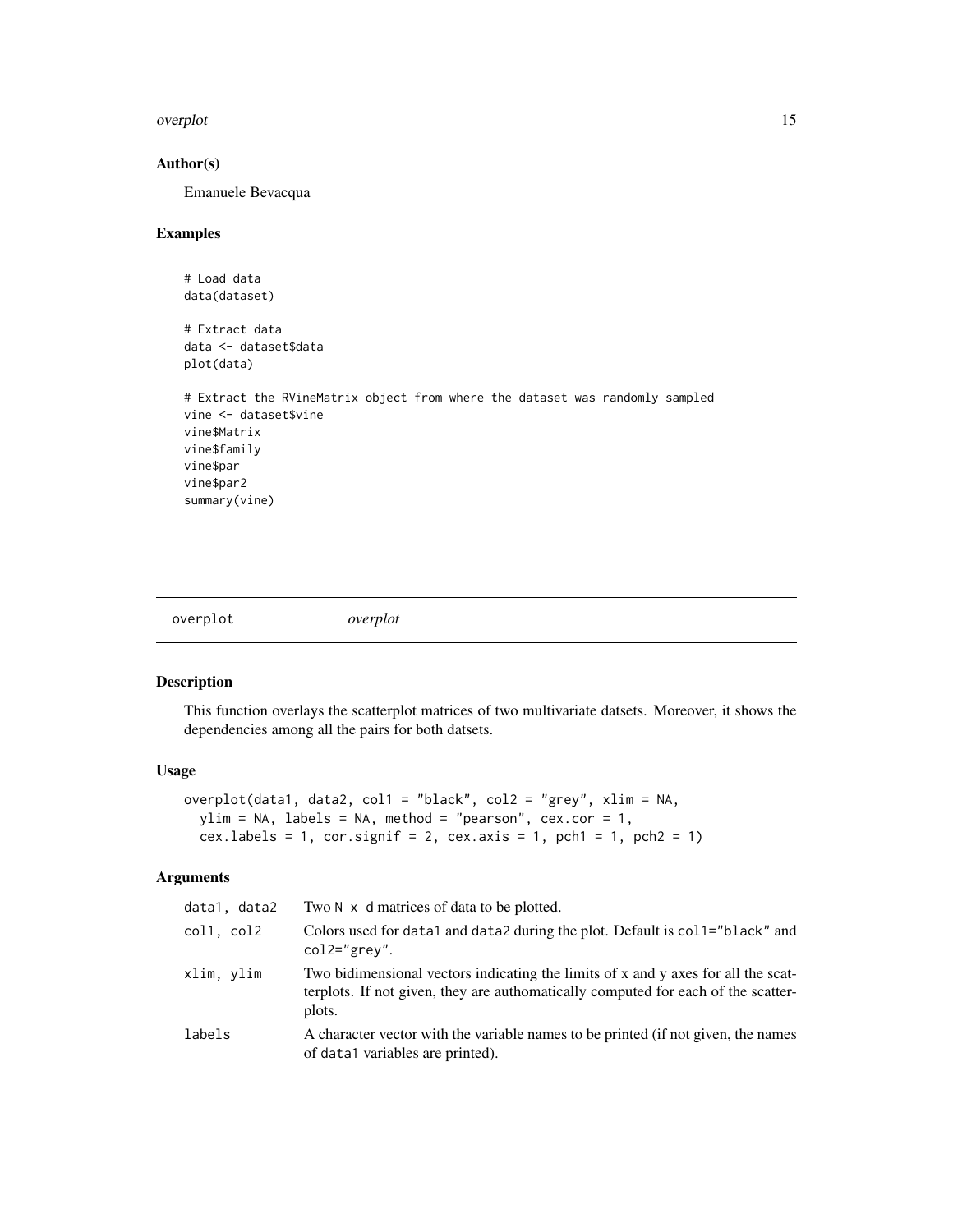| method     | Character indicating the dependence types to be computed between the pairs.<br>Possibilities: "kendall", "spearman" and "pearson" (default) |
|------------|---------------------------------------------------------------------------------------------------------------------------------------------|
| cex.cor    | Number: character dimension of the printed dependencies. Default cex.cor=1.                                                                 |
| cex.labels | Number: character dimension of the printed variable names. Default cex. labels=1.                                                           |
| cor.signif | Number: number of significant numbers of the printed dependencies. Default<br>$cor.\text{signif=2.}$                                        |
| cex.axis   | Number: dimension of the axis numeric values. Default cex.axis=1.                                                                           |
| pch1, pch2 | Paramter to specify the symbols to use when plotting points of data1 and data2. Default<br>is $pch1=1$ and $pch2=1$ .                       |

#### Value

A matrix of overlaying scatterplots of the multivariate datsets data1 and data2, with the dependencies of the pairs.

#### Author(s)

Emanuele Bevacqua

```
# Example 1
# Read and prepare the data for the plot
data(dataset)
data1 <- dataset$data[1:300,]
data2 <- dataset$data[301:600,]
overplot(data1,data2,xlim=c(0,1),ylim=c(0,1),method="kendall")
```

```
## Not run:
# Example 2
```

```
# Read and prepare the data for the plot
data(dataset)
data <- dataset$data[1:200,1:5]
colnames(data) <- c("Y1","Y2","X3","X4","X5")
```

```
# Fit copula families for the defined vine:
ListVines <- CDVineCondListMatrices(data,Nx=3)
Matrix=ListVines$CVine[[1]]
RVM <- CDVineCondFit(data,Nx=3,Matrix=Matrix)
```

```
# Simulate data:
d=dim(RVM$Matrix)[1]
cond1 <- data[,RVM$Matrix[(d+1)-1,(d+1)-1]]
cond2 <- data[,RVM$Matrix[(d+1)-2,(d+1)-2]]
cond3 <- data[,RVM$Matrix[(d+1)-3,(d+1)-3]]
```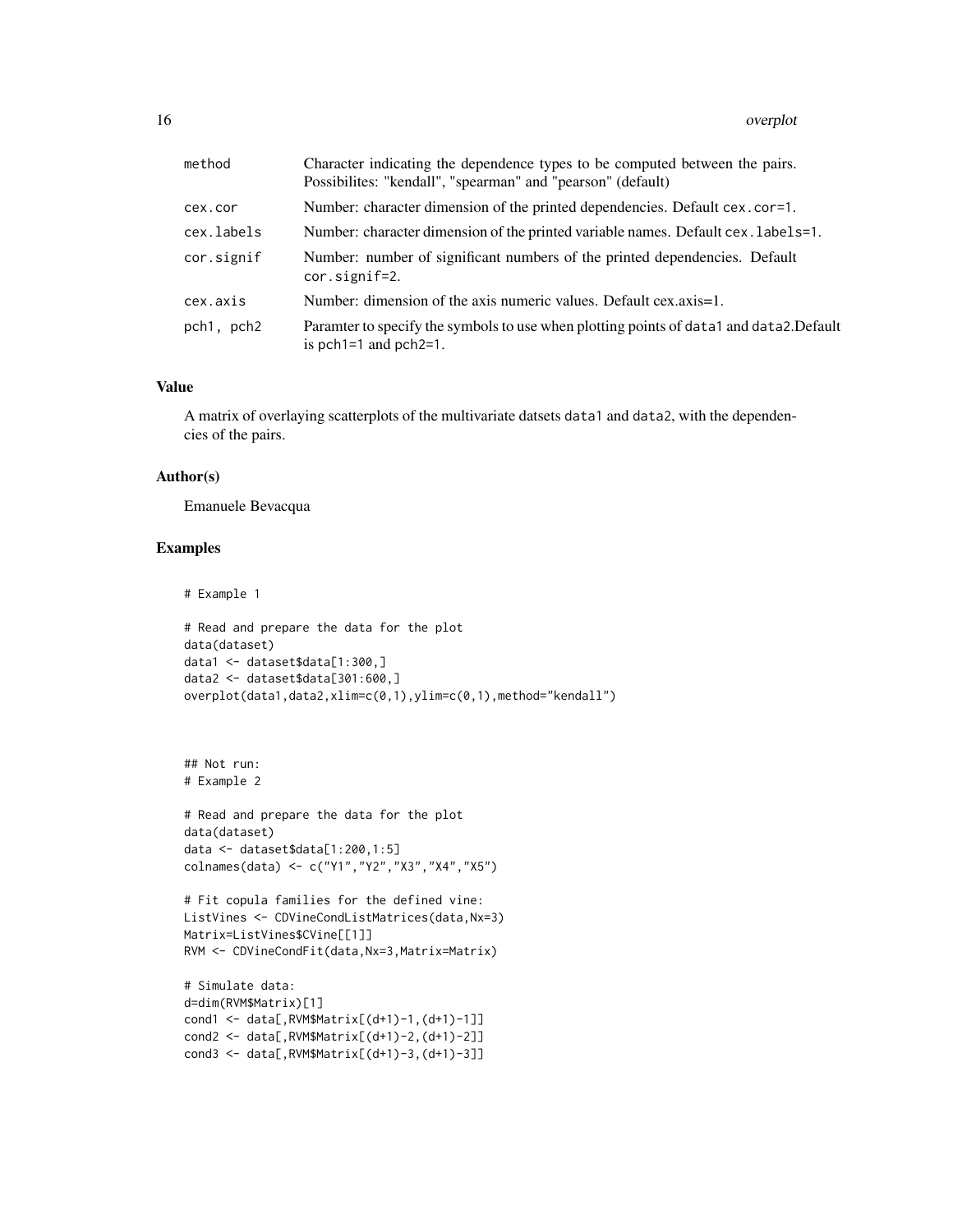#### overplot that the contract of the contract of the contract of the contract of the contract of the contract of the contract of the contract of the contract of the contract of the contract of the contract of the contract of

```
condition <- cbind(cond1,cond2,cond3)
Sim <- CDVineCondSim(RVM,condition)
# Plot the simulated variables Sim over the observed
Sim <- data.frame(Sim)
overplot(data[,1:2],Sim[,1:2],xlim=c(0,1),ylim=c(0,1),method="spearman")
overplot(data,Sim,xlim=c(0,1),ylim=c(0,1),method="spearman")
```

```
## End(Not run)
```